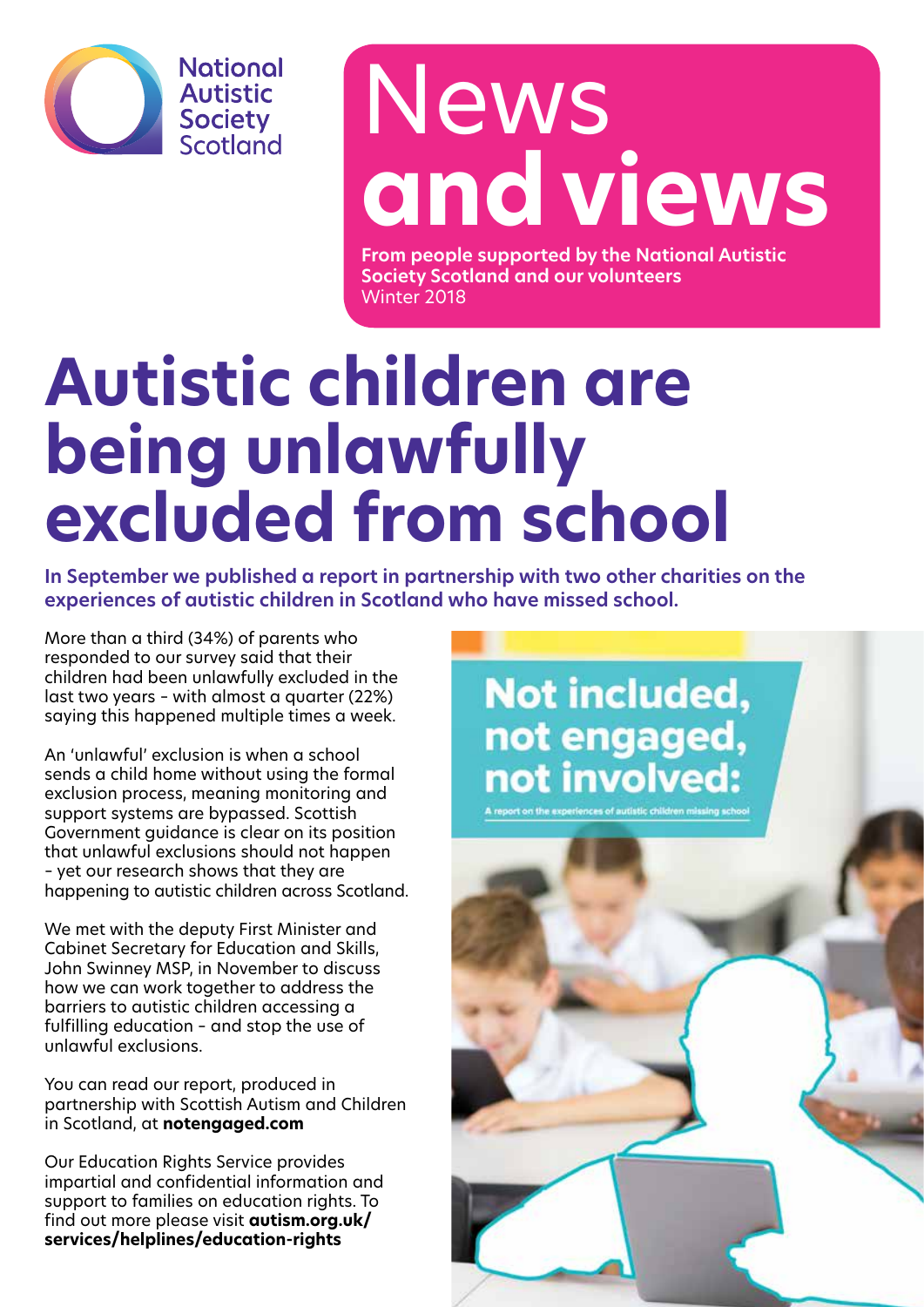

# welcome

## **CONTENTS**

#### PAGE<sub>3</sub>

It's all change at the National Autistic Society! Read about our new Director for Scotland and our new brand.

#### PAGF<sub>4</sub>

Read about what's been happening at Catrine Bank and our fantastic fundraising partnership with KPMG.

#### PAGE 5

Meet Willow May, a volunteer from **Inverness** 

#### PAGE 6

The latest news from Daldorch House School and our fundraising team.

#### PAGE<sub>7</sub>

It's over to you for an article about Wendy's Wish by Eileen and Neil Douglas, and a story about the Hikawa Twins by Rebecca Twigg.

#### PAGE<sub>8</sub>

Meet Becky Preston, our new Employment Support Advisor and find out how you could join our team!

## **From our Editor**

In January I began work on my 'life-time project' – a dictionary of memes.

For many, a meme is one of those silly things found on social media posts and comment sections. But actually, if you look up the origin of the term, it can have a broader meaning. Like genes in an organism, memes are the building blocks of culture.

I think I'm the most ideal person to do such a project. I may have been collecting memes mentally since I was a kid, watching TV and looking out for billboards while I was in the car.

By high school I had a neat visual memory for TV shows. I couldn't tell you any verbal jokes and anything like that back then − I was more interested in the sets, costumes and visual gags. It's only later that I re-watched a number of shows and learnt everything else about them. I imagine I'm not alone in doing this. Have you ever watched something as a kid and then re-watched it as an adult and discovered its true nature?

My project is going to take a lifetime to do. I'll explore every aspect of culture from cosmology to embroidery, via music and comics.

#### **Gordon Wallace** Editor

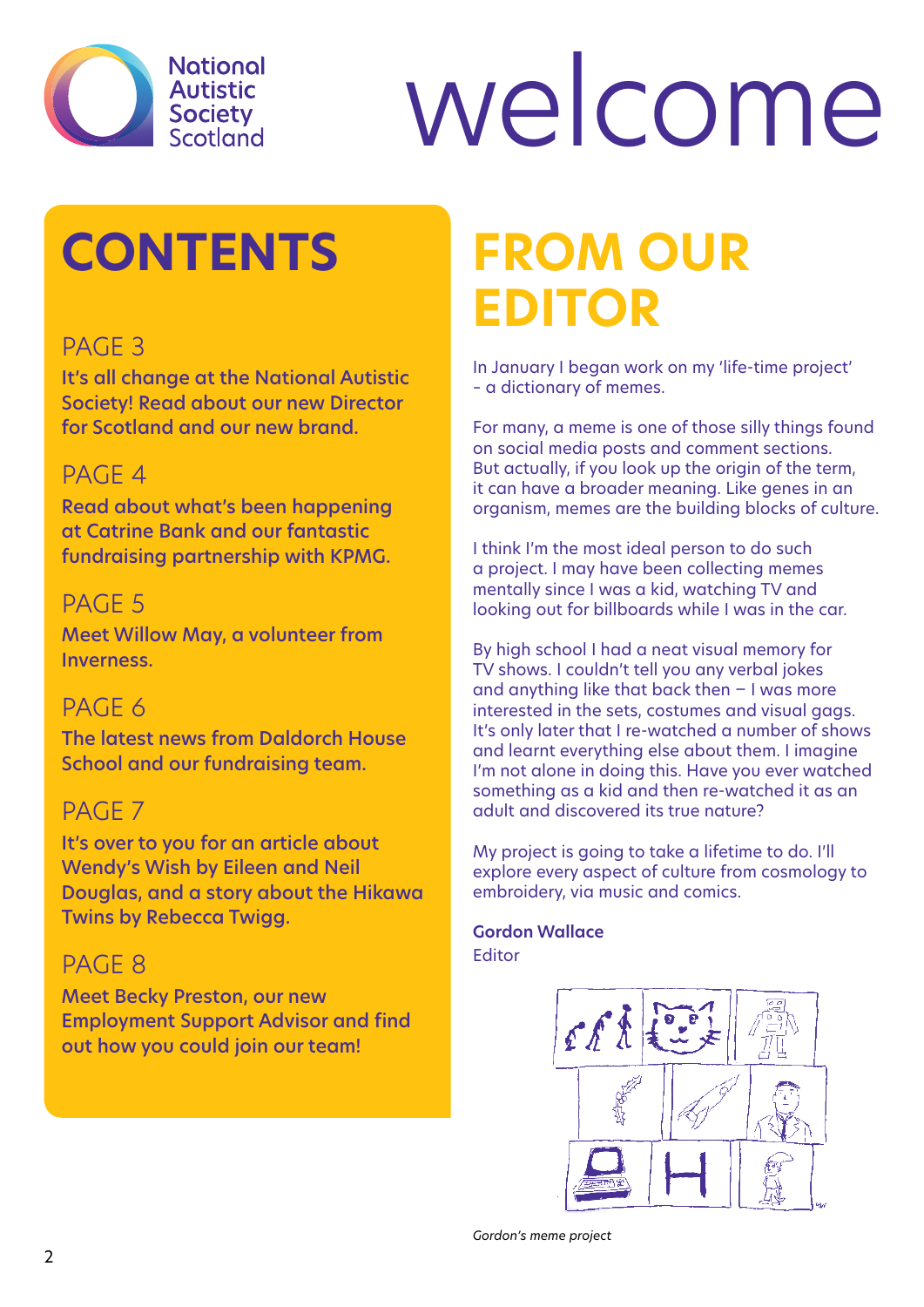

### **Our new look**

#### **You may have noticed that we have a new look!**

The National Autistic Society was founded 56 years ago, and since then we've changed what we say and how we look many times. We do this so autistic people and their families understand what we do and our charity's purpose. We also change because understanding about autism is ever evolving, in part thanks to the many successes we've achieved with your help in changing attitudes among the public, businesses and the Government.

We've talked to autistic people, their families and the other people we want to support our charity and, following their feedback, we've changed our vision, which describes what the charity exists to achieve.

#### Our new vision is: **a society that works for autistic people.**

We aim to achieve this through our care and other services, through our schools and our information, which all help people transform their lives; and through our campaigning, training and conferences which exist to change society's attitudes.

To make our hopes for the future clearer, we have also changed how we look − including a new logo. Autistic people − including our ambassador Chris Packham − and their families have told us they really like the new look. We hope you do too!

# update

### **From our Director**

**Hello! My name is Nick and I am proud to be the new National Director of the National Autistic Society Scotland.** 



I am so thrilled to be joining a charity which

has, for decades, supported autistic people and their families across Scotland. My background is in education where I was a teacher for many years, including a spell working as a learning support teacher and as an assistant head teacher. I have most recently been working as a regional director for a big education charity.

This is a really exciting time to be joining the charity. In September we launched our report *Not Included, Not Engaged, Not Involved*, which highlighted the extent to which autistic children are unlawfully excluded from school. We are soon going to be launching a campaign for there to be mandatory training for all new teachers on how to support autistic children. I have also met with Deputy First Minister, John Swinney, to talk to him about autistic kids' right to an education.

Over the next couple of months we are going to be doing lots of work to ensure that our services are of the highest quality, that the charity has a secure financial footing and that we are organised correctly in order to continuously improve and expand our services, influence government and policy, and create a better society for autistic people and their families.

I look forward to going on that journey with you and I would like to take this opportunity to thank you for your continued support for the National Autistic Society Scotland.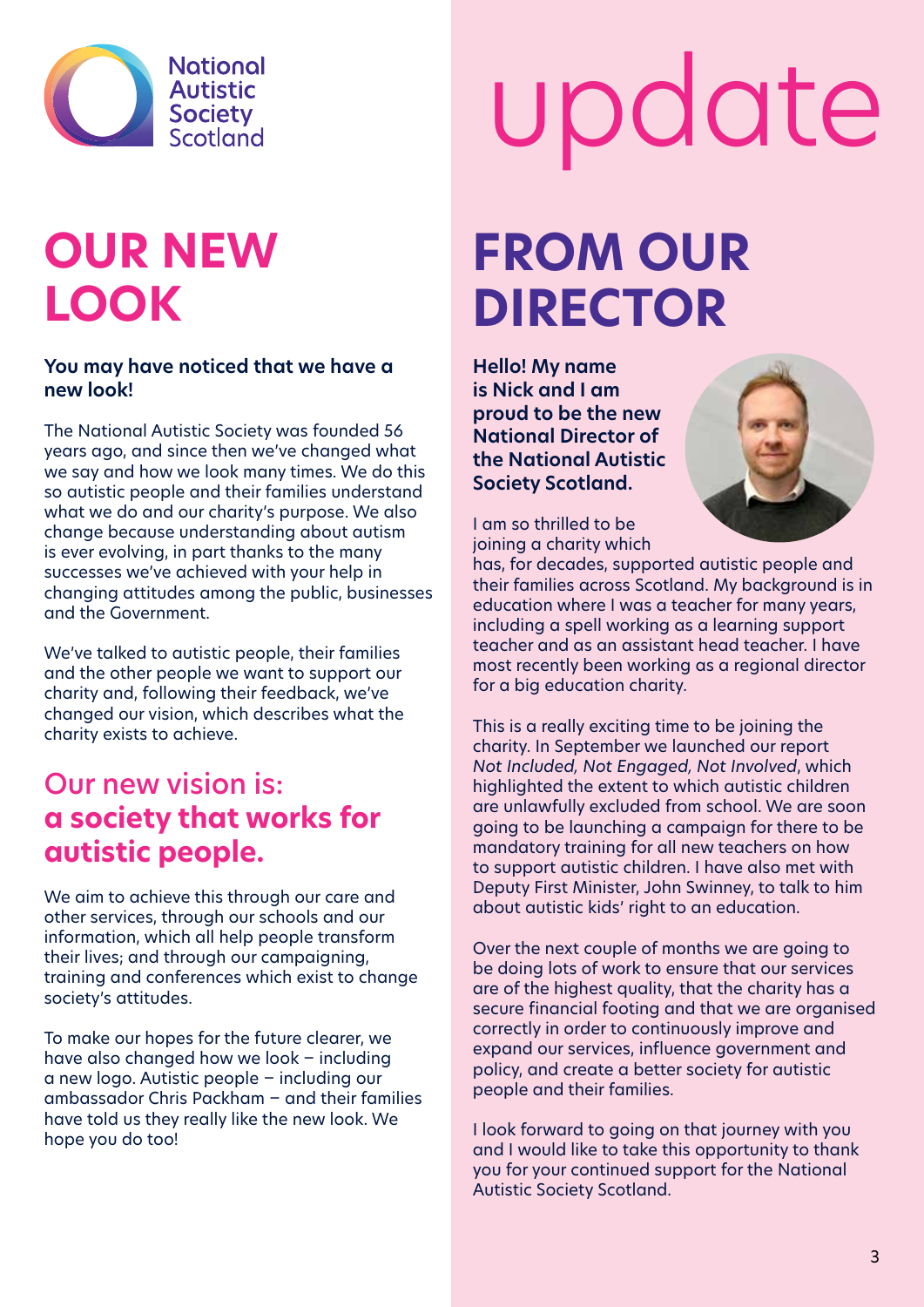

## our news

## **NEWS FROM CATRINE BANK**

#### **By Robyn Girvan, Team Leader at Catrine Bank**

Noel is one of the people we support at Catrine Bank. He thoroughly enjoys new adventures, but plans and preparation are needed in advance of activities going ahead. A few weeks ago, we took him to Craig Tara Caravan Park for the very first time. Craig Tara is about 45 minutes away from our supported living service and we drove there with Noel.

We made sure that we had a structure in place to help Noel manage each day of his holiday, and to make sure it was memorable. There was a great swimming pool that he enjoyed visiting and we also went to the fairground.

We used visual guides to let Noel decide where to go for dinner every night, and he loved the evening entertainment at the caravan park – he was even up dancing!

Noel enjoys looking at pictures of his memories so we made sure we took lots of photos and captured all of these special moments for him.

*Noel on holiday at Craig Tara*





*Nicola and Samantha at a social group*

### **Celebrating our partnership with KPMG**

KPMG Scotland selected the National Autistic Society Scotland as its charity partner in 2017. Since then it has supported our charity by holding several fundraising events and providing work experience opportunities and volunteers.

Nicola and Samantha from KPMG both volunteer with our social groups – which often means taking on the people we support at board games!

Nicola said: "I have enjoyed every minute of volunteering. The variety of groups and activities that are available is fantastic and I've tried things I never thought I would do − such as trampolining and go-karting."

Samantha said: "I love chatting to everyone, learning about their life and experiences. I always have fun and leave feeling happy. For the time I'm there, I forget about my own worries and stresses. I think it's such a great experience and would encourage anyone thinking about it to get involved."

To find out more about our social groups, please email **scotlandsocialgroups@nas. org.uk**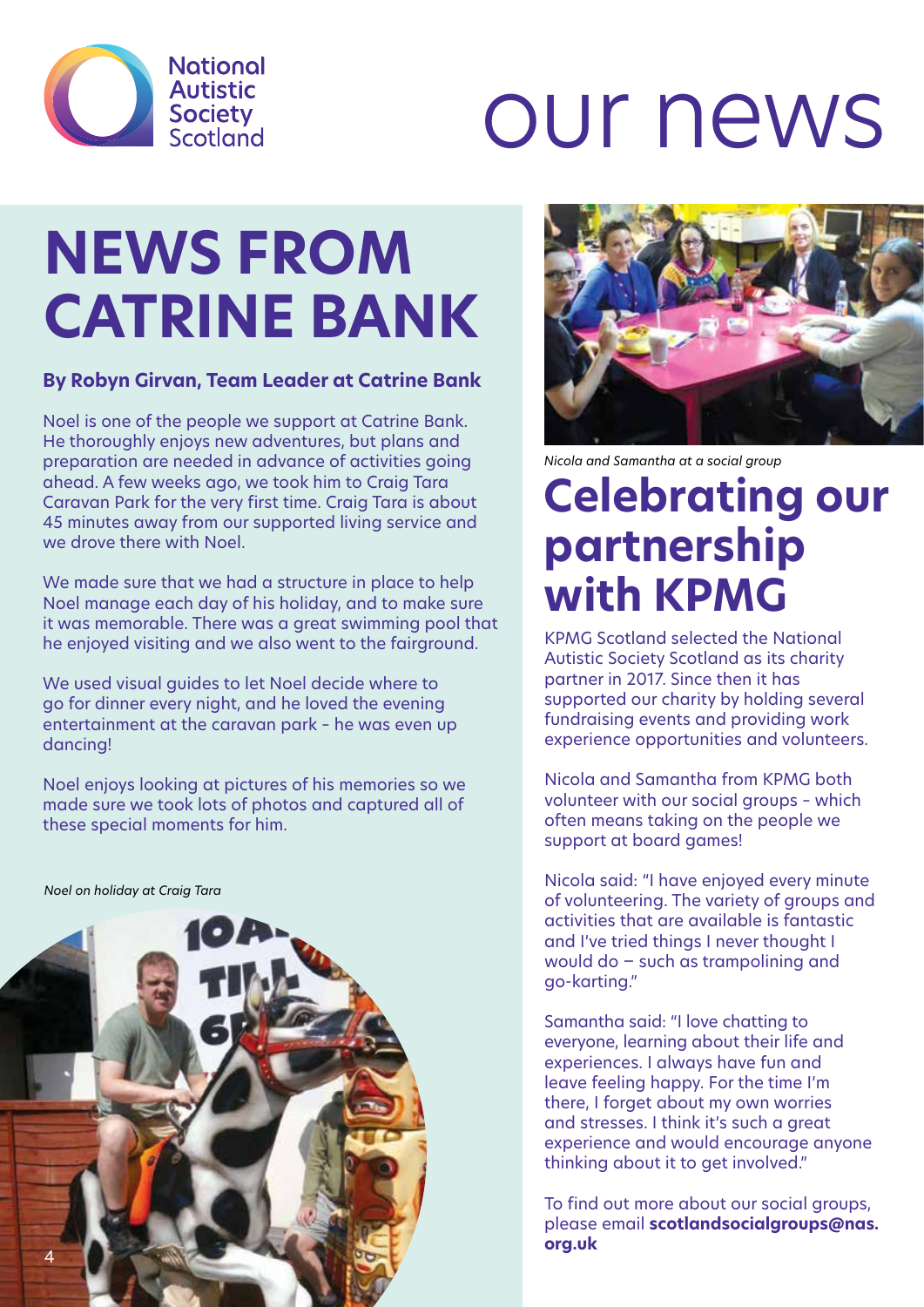

## our volunteer



#### **Willow May** Highland Information Service Volunteer

Interview and illustration by Gordon Wallace

#### Q: **Who are you and what do you do?**

I am Willow. I was diagnosed with Asperger syndrome only three years ago at the age of 38. For me, finding out that I was autistic was a gift. It has allowed me to find out what my challenges are, and to become mentally well for the first time in my life. I'm currently volunteering with the National Autistic Society's Highland Information Service which provides specialised information for parents and carers of young people in education, and transitioning from education.

#### Q: **What is it like volunteering in Inverness?**

It's really great. Everyone is so friendly and flexible with the days and hours I volunteer. I've helped to make the library at The Pines autism-friendly, and I visit local schools and businesses to deliver autism awareness sessions. I use my own personal experiences to help people understand autism better and bring my talks to life. At the end, everyone always has lots of questions which they want to ask me and this makes me so happy as I feel I am making a difference.

Q: **Can you describe a typical day?** A typical day usually involves a nice early start. I like to get my daily chores out of the way then

go out with my dog exploring and having fun somewhere out and about. We particularly love going to the woods and beaches, and paddling about in rivers and the sea. I also like to study and learn because I am inquisitive about so many subjects.

#### Q: **Tell us your background.**

I was born in Kent and moved to Dorset when I was 20 after finishing countryside management at college in Surrey. I lived there until I moved to Inverness in 2015.

#### Q: **I hear you are an artist? Do you have other hobbies and interests?**

Yes, I am self-taught. My art reflects my passion for spirituality and nature. I love learning all the time. I am also continuously studying some aspect of spirituality and at the moment it's Druidry and spiritual life-coaching. I study everything at home as I'm not keen on classroom or any group situations.

*A painting by Willow*



#### **VOLUNTEERING OPPORTUNITIES**

Volunteering with the National Autistic Society Scotland is a great way to meet new people and learn new skills, whilst making a real difference to the lives of autistic people.

We are recruiting an administration volunteer to support our One Stop Shop in Ayrshire, which offers information, advice and support to autistic people and their families.

As an administration volunteer you will provide three to four hours of support per week and help respond to enquiries, update databases, photocopy and file. You will receive full training and have the opportunity to learn new skills in a supported environment.

To find out more, please visit **www.autism.org. uk/volunteer**.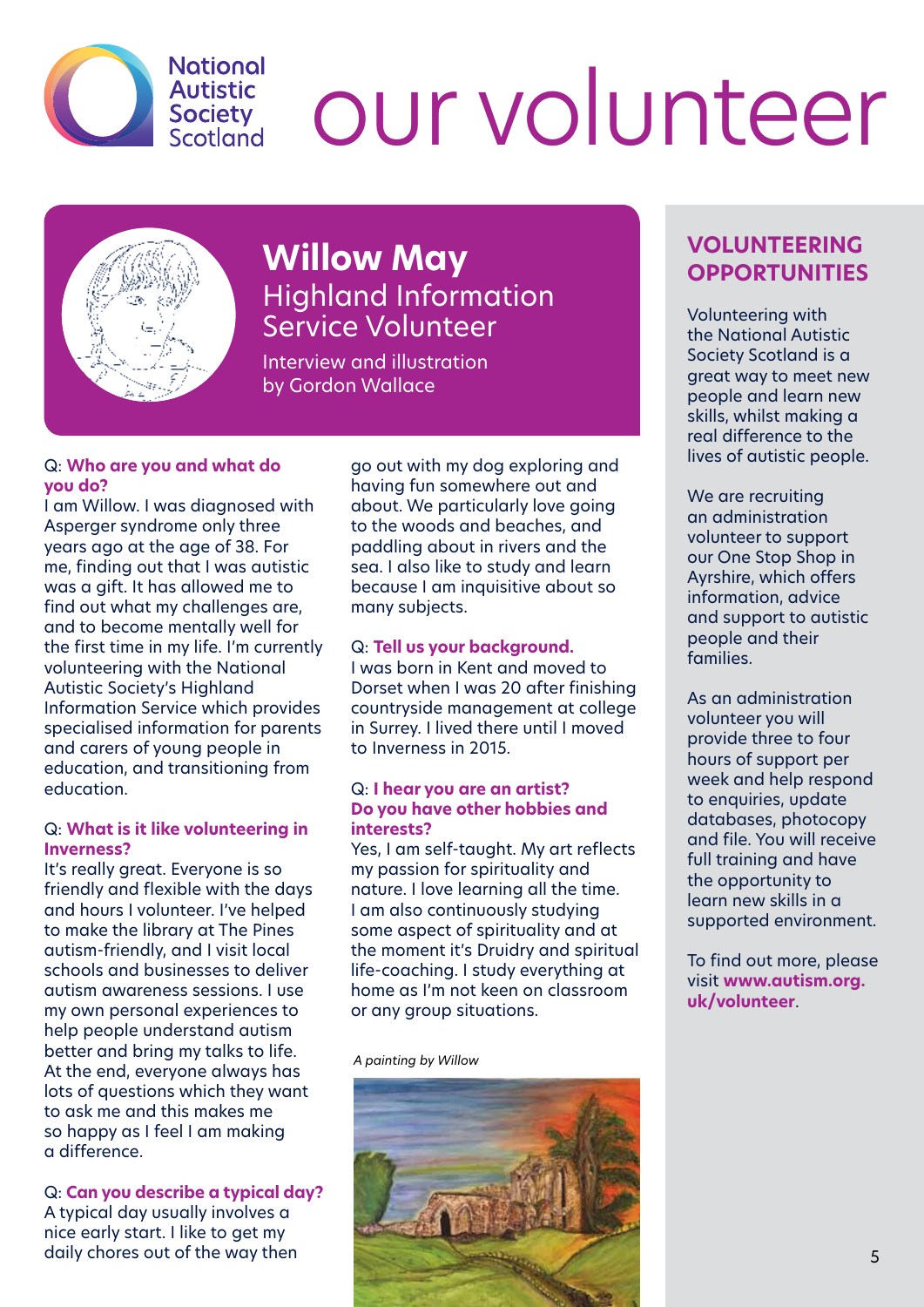

### **News from Daldorch House School**

**Daldorch House School is celebrating its 20th anniversary with a series of events across the school year.** 

These events began in September with a lovely afternoon tea for colleagues who started working at Daldorch on the first day it opened and still work at the school today. In October, our Principal, Bernadette Casey, presented our pupils with a portfolio which highlighted their attainments at our Celebration of Achievement event.

In November, pupils put on a performance of the popular book *Where the Wild Things Are* for their families and invited guests, before creating an anniversary fountain in our orchard. Learning in the great outdoors is a big part of what makes our school so unique, and the fountain will be enjoyed by Daldorch House School pupils for years to come. Still to come are a Christmas party and an end of year prom!

Over the last 20 years we have supported and challenged autistic children and young people to make positive progress in all aspects of their learning, to build resilience in order to cope in the wider world and meet their full potential. We look forward to supporting their journeys in the years to come.

## fundraising **Autism Hour**

**Our second Autism Hour event took place at the start of October with shops and businesses right across Scotland signing up – from the Co-op in Shetland to Greta Green's Gretna Hall Hotel!**

We launched Autism Hour after our research revealed that 66% of autistic people feel socially isolated and 44% sometimes don't go out because they are worried about how people will react to their autism.

These businesses took simple steps − such as turning down music and other noise, dimming fluorescent strip lighting and sharing information about autism with employees − to increase their accessibility for at least an hour during Autism Hour week.

We hope that taking part in our event has helped them to see that small changes really



can make a big difference to autistic customers and their families, and that going forward these businesses will hold regular autism-friendly events.

Autism Hour was sponsored by toy shop chain The Entertainer, which has 12 stores across Scotland. It runs a weekly Quiet Hour in all stores.

### **Fundraising cheque rolls in**

Karron Kent from our Fundraising Team visited members of the Inner Wheel of Alloway to collect a cheque and deliver an autism awareness talk. The club raised more than £1,000 for our charity at a concert earlier this year.



*Karron with members of the Inner Club of Alloway*

If your group or club would be interested in an autism awareness talk, or would like to get involved in helping us with our fundraising activities, please email **fundraising@nas.org.uk**.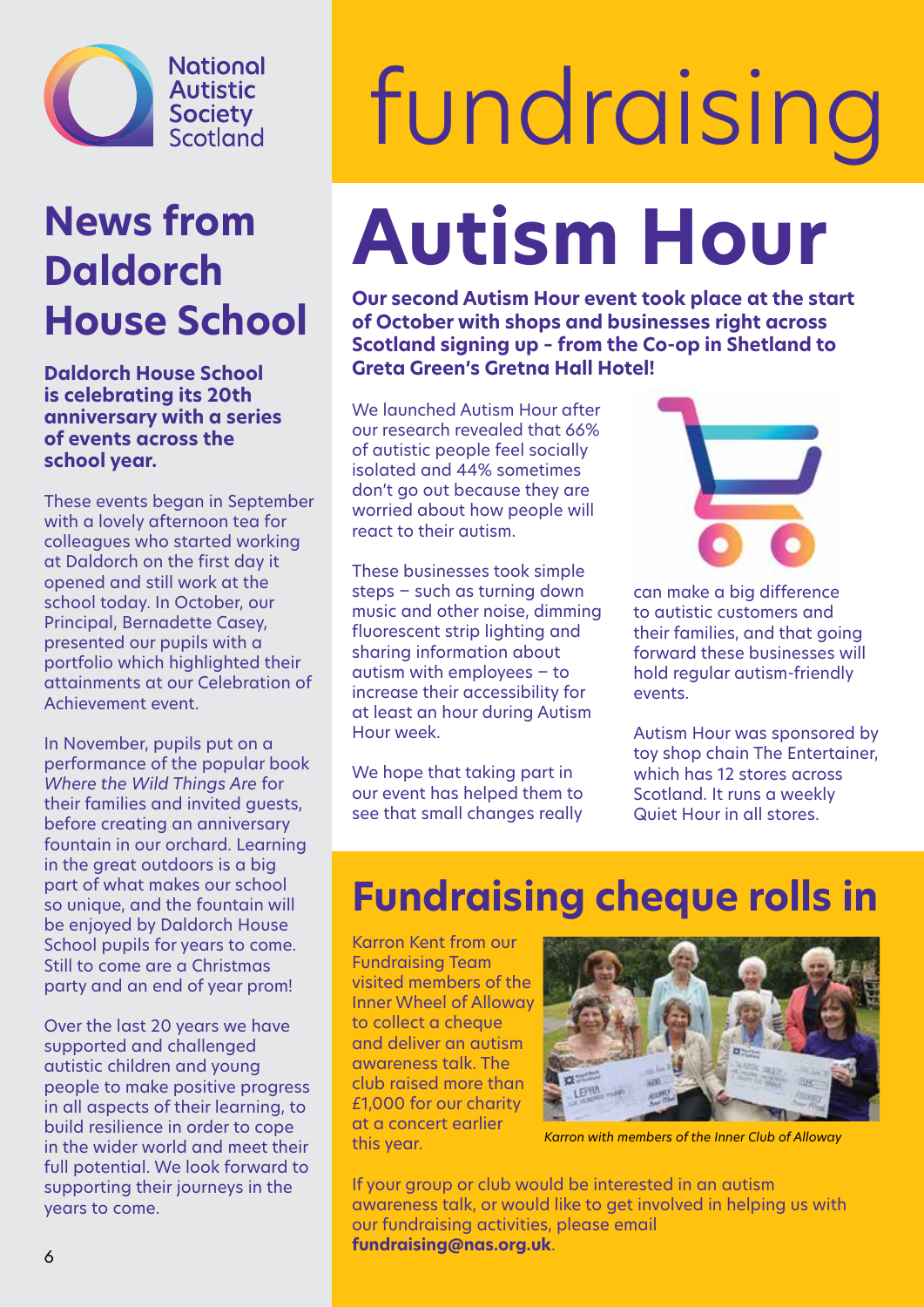

## your stories

## **The Hikawa Twins**

#### **By Rebecca Twigg**

Right now, I'm really into a Japanese franchise called BanG Dream! or Bandori for short. It's often praised by fans for its excellent writing quality for its story and its characters.

Two characters I really like from the series are the Hikawa twins, Hina and Sayo. When I first posted this piece online, I originally titled it 'Like Night and Day' because the twins truly are two completely different people − Hina is very positive and cheerful, while Sayo is strict and serious. Their relationship isn't a simple one either, with the two of them unable to communicate honestly with one another.

The mobile game for the franchise has many stories coming to it soon which promise to develop their relationship and bring them closer to understanding one another. As a final little touch,



the Japanese kanji (the adopted logographic Chinese characters that are used in the Japanese writing system) which makes up their names even feature the words for day (Hina) and night (Sayo).

## **Wendy's Wish**

**By Eileen and Neil Douglas**

It is five years since we lost our autistic daughter Wendy to breast cancer. Wendy was not able to tell us she was in pain or communicate her symptoms. This meant her cancer was not caught in its early stages. She was 36 years old when she died.

I noticed something was not quite right one day while caring for Wendy and found a lump. I took her to the doctor that very afternoon and she referred to a

specialist clinic. Sadly, it turned out to be breast cancer of the most aggressive kind.

Since losing Wendy, we have made it our mission to raise awareness of cancer in autistic people who, like our daughter, may be unable to communicate any pain or symptoms they may have.

Many years ago, I had a dream that Wendy came here for a purpose which was that others might learn. Perhaps this is it. If just one person, male or female, checks themselves, or is checked by a healthcare professional, then Wendy did not die in vain. Even if you think there is no reason to check, there is always a reason. That is our message.

To find out more and see Wendy's tapestries and paintings please visit: **www.wendystapestries. wordpress.com.** 



*Eileen and Neil Douglas*